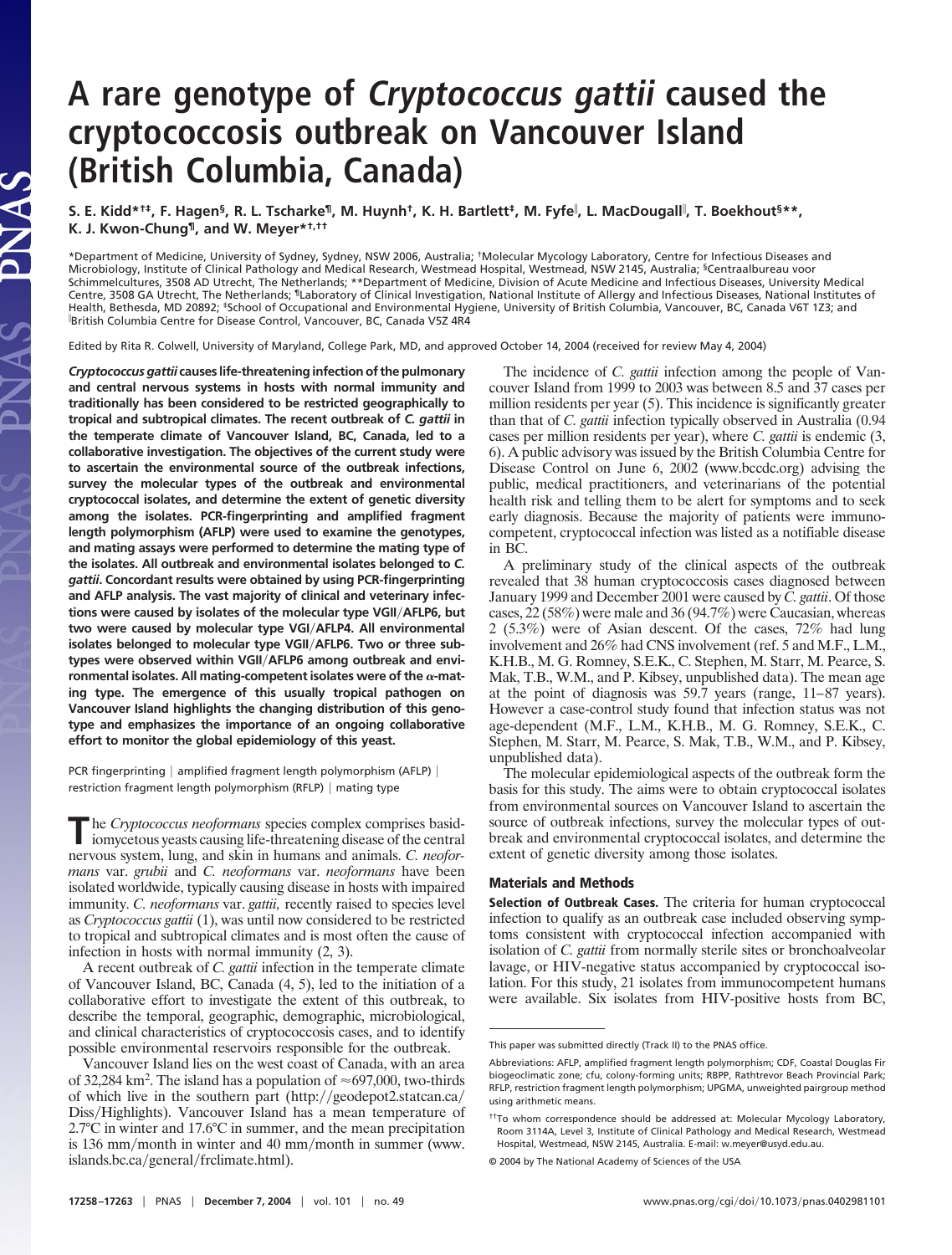

**Fig. 1.** Geographical distribution of human and animal cases of cryptococcosis diagnosed between January 1999 and January 2002. All Vancouver Island cases occurred in patients and animals that lived on the east coast of Vancouver Island in the CDF biogeoclimatic zone. All mainland-based cases occurred in people who had traveled to the CDF zone on Vancouver Island within 1 year prior to the onset of disease. Environmental sampling primarily was concentrated on areas within the CDF, particularly around residences and recreational areas of patients and animals.

regarded as non-outbreak-related, were included for the purposes of quality control.

Cryptococcal infection was diagnosed in 35 animals during 2000 and 2001, including 13 dogs (*Canis familiaris*), 17 cats (*Felis catus*), 2 ferrets (*Mustela putorious furo*), and 3 wild Dall's porpoises (*Phocoenidae dalli)* (4).

Thirty-five of the 38 (92.1%) human cases and 28 terrestrial animals of the 35 (80.0%) animal cases resided on the east coast of Vancouver Island, designated the Coastal Douglas Fir biogeoclimatic zone (CDF). The remaining three human cases and four terrestrial animal cases resided on the BC mainland but had visited Vancouver Island within a year before diagnosis. The corpses of three porpoises were found on the shores of some Gulf Islands in the Strait of Georgia, located between Vancouver Island and the BC mainland. The geographical distribution of the human and animal cases is illustrated in Fig. 1.

Clinical and veterinary isolates were sent to the BC Centre for Disease Control laboratories for culturing and identification. Samples were cultured directly on Sabouraud's dextrose agar containing 20 mg/liter gentamycin and grown at 37°C for 48 h.

**Environmental Cryptococcal Isolation.** Environmental sampling on Vancouver Island was conducted near patient or companion animal residences, including backyards, walking trails, parks, and recreational areas. Soil, woody debris, bark, and leaves were sampled as described in ref. 7. Between October 2001 and June 2002, 732 samples were taken from environmental sources on Vancouver Island (13 different sites), the BC lower mainland (1 site), and two of the Gulf islands. These samples contained 634 swabs from 347 different trees, including eucalypts (*Eucalyptus* spp.), arbutus (*Arbutus menziesii*), alder (*Alnus* spp.), cedar (*Cedrus* spp.), Douglas fir (*Pseudotsuga* spp.), and others. Sterile transport swabs containing Amies medium without charcoal (Starplex Scientific, Etobicoke, ON, Canada) were immersed in saline and used to swab probable areas of cryptococcal habitation, such as hollows (hole, niche, or scar), areas of woody debris, shallow cavities, and under bark. For some samples, a single defined hollow in the tree was swabbed, whereas for other samples, one swab was used to sample from several different areas of a single tree (composite swab). In some cases, repeated samples (retests) from a single tree were taken at different time points to determine whether the tree was truly colonized. Replicate samples were taken, where multiple swabs were used in a single hollow at a single time point, to assess the predictive value of having an individual positive or negative swab. Swabs were transferred to birdseed agar (8) and incubated at 30°C for up to 10 days for detection of the melanized colonies characteristic of cryptococcal isolates.

Eleven air samples were taken to test for the existence of airborne cryptococcal propagules in the environs of the trees where swabs had been taken. The Andersen six-stage air sampling head (Andersen Instruments, Smyrna, GA) was connected to an Air-Con2 pump (Gilian Instruments, West Caldwell, NJ). The six stages of the Andersen sampling head correspond to different sampling efficiencies, with each stage having a progressively narrowing air inlet, designed to mimic the narrowing of human bronchial passages: stage  $1, > 7.0 \mu m$ ; stage  $2, 4.7 - 7.0 \mu m$ ; stage  $3, 3.3 - 4.7 \mu m$ ; stage 4, 2.1–3.3  $\mu$ m; stage 5, 1.1–2.1  $\mu$ m; and stage 6, 0.65–1.1  $\mu$ m. Each stage of the sampling head contained a plate of birdseed agar. The airflow rate was controlled at 28.3 liters/min for 10 min. Birdseed agar plates were incubated as described above.

We collected 87 samples of soil or tree debris in individual ziplock bags. In the laboratory,  $\approx$  2 g of soil or debris was suspended in 10 ml of sterile distilled water and homogenized by vigorous vortexing, and 0.5-ml aliquots of the soil/debris suspension were transferred to birdseed agar plates, followed by incubation as described above.

**Identification of Yeast Isolates.** Cryptococcal isolates from tree swabs and air samples, detected on birdseed agar, were further subcultured on Sabouraud's dextrose agar to obtain a pure culture. Cryptococcal strains were identified by using the API 20C AUX identification system (BioMerieux, Charbonnier les Bains, France). The yeasts were determined to be *C. gattii* by culturing the isolates on L-canavanine-glycine-bromothymol blue medium (9). Serotyping was performed with the Crypto Check Kit (Iatron Laboratories, Tokyo). Information for all studied isolates is given in Table 1, which is published as supporting information on the PNAS web site, including strain number, serotype, molecular type [determined by PCR-fingerprinting, *URA5*-restriction fragment length polymorphism (RFLP) and AFLP analysis], mating type, host factors, and geographical source.

**Genotyping.** High molecular weight genomic DNA was extracted from cryptococcal cells as described in ref. 10. PCR-fingerprinting using the minisatellite specific primer M13 (5'-GAGGGTGGCG-GTTCT-3) was performed as described in ref. 10. The software GELCOMPARII (Version 2.5, Applied Maths, Kortrijk, Belgium) was used to calculate the PCR-fingerprint profile similarity of the 94 outbreak and environmental isolates from Vancouver Island. Normalization of the gels was conducted by using the 1-kb size markers (GIBCO/BRL), as external standards and common bands within the profiles as internal standards. The DNA bands for each fingerprint profile were defined manually with a band position tolerance of 0.8% and an optimization setting of 0.2%. Pairwise similarity was calculated by using the Dice coefficient, and a phenogram was generated with the unweighted pairgroup method using arithmetic means (UPGMA). *URA5*-RFLP analysis was performed as described in ref. 11. AFLP analysis was performed as described in ref. 12 by using both UPGMA and single linkage. A set of eight standard laboratory strains, representing each of the eight previously defined molecular types (WM148  $=$  serotype A, VNI/  $AFLP1$ ; WM626 = serotype A, VNII/AFLP1A; WM628 = serotype AD,  $VNIII/AFLP3$ ;  $WM629$  = serotype D,  $VNIV/AFLP2$ ;  $WM179$  = serotype B, VGI/AFLP4;  $WM178$  = serotype B,  $VGII/AFLP6$ ; WM161 = serotype B, VGIII/AFLP5; and  $WM779$  = serotype C,  $VGIV/AFLP7$ ) (Table 1 and refs. 10, 11, and 13) were included to assign the molecular type and ensure reproducibility.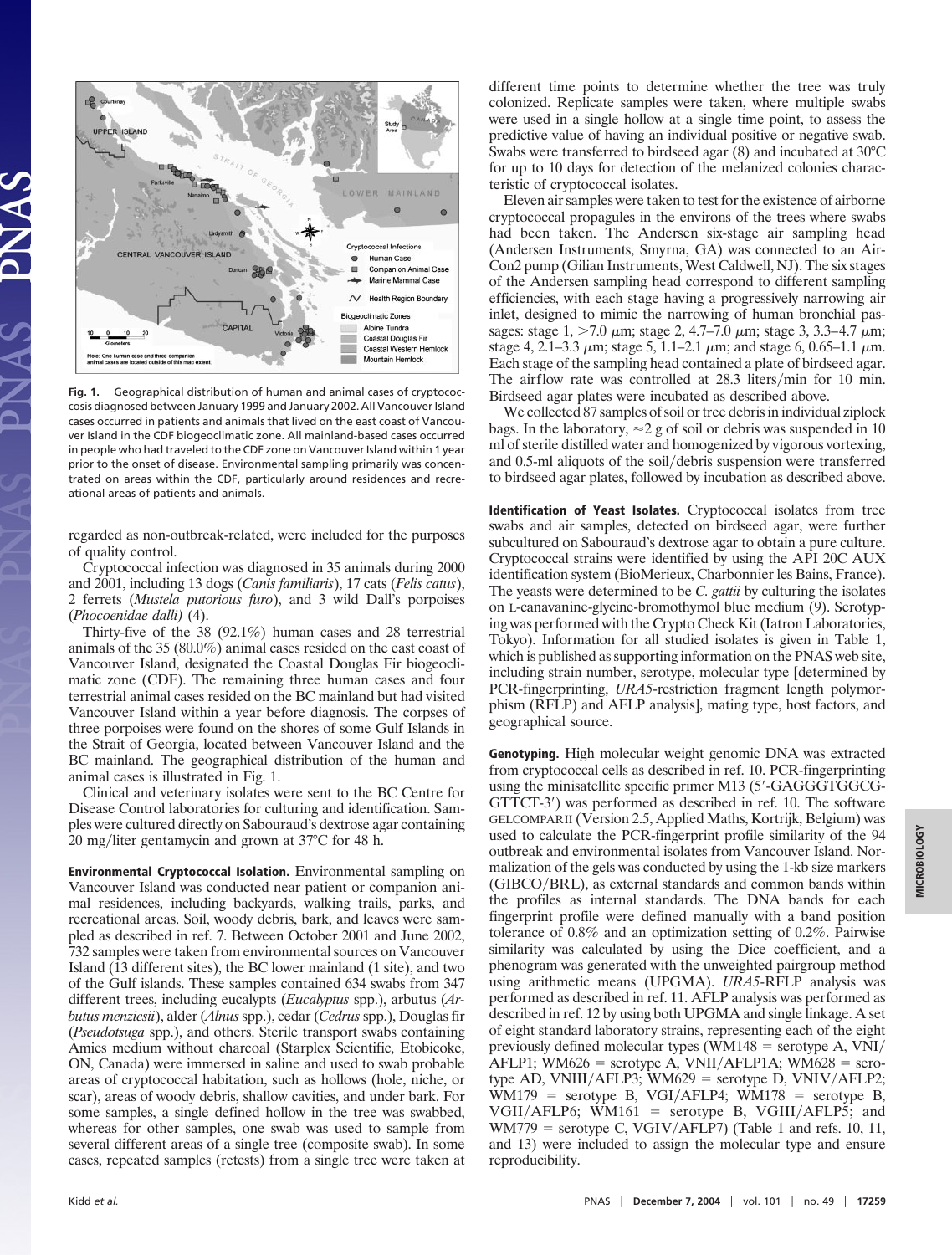

**Fig. 2.** Examples of molecular profiles obtained from isolates from the Vancouver Island cryptococcosis outbreak. (*A*) PCR-fingerprint profiles amplified by using the M13 primer (5'-GAGGGTGGCGGTTCT-3'). Profiles were separated on a 1.4% agarose gel with  $1 \times$  Tris-borate-EDTA (TBE) buffer [10.8 g/liter Tris base/5.5 g/liter boric acid/4 mM EDTA (pH 8.0)] to 14 cm, with a 1-kb size marker (GIBCO/BRL). (B) URA5-RFLP used enzymes *Hhal* and Sau96I. Profiles separated on a 3.0% agarose-TBE gel with a 100-bp mass ruler (Fermentas, Hanover, MD).

**Determination of Mating Type.** The serotype B clinical isolates NIH 198 ( $MATa$ ) and NIH 112 ( $MAT\alpha$ ) and the environmental isolate CBS 7750 ( $MAT\alpha$ ) (Table 1) were used as tester strains in matings to determine the mating types. Cells from each mating partner were mixed on V8 juice agar adjusted to pH 5 (14) and incubated in darkness at 25°C for up to 4 weeks. Isolates also were incubated alone on V8 juice agar to detect haploid fruiting (15). Plates were examined regularly for evidence of hyphae and basidiospore chains indicative of mating.

## **Results**

**Outbreak Isolates.** We analyzed 21 clinical and 6 veterinary isolates of *C. gattii* originating from Vancouver Island or the closely surrounding lower BC mainland with PCR-fingerprinting by using the primer M13, *URA5*-RFLP and AFLP analysis, to discern molecular/genotypes and genetic variation. Six non-outbreakrelated serotype A (A1M R266, A1M R312, and A1M R449) and D (A1M R270, A1M R314, and A1M R461) isolates from BC HIV-positive hosts were included for quality control.

Selected PCR-fingerprint patterns and *URA5*-RFLP profiles are shown in Fig. 2 *A* and *B*, respectively. The molecular-type classification for each isolate was the same with both typing methods (Table 1). Of the 21 clinical isolates, 20 (95.2%) were VGII, whereas 1 was VGI. Of the 6 veterinary isolates, 5 (83.3%) were VGII, whereas 1 was VGI. PCR-fingerprinting (10) divided all outbreak and environmental VGII isolates into two subgroups, designated VGIIa and VGIIb. The PCR-fingerprint profiles of the two subgroups were 98% similar, distinguishable by a single band of  $\approx$  1,218 bp. PCR-fingerprints of the two VGI, all VGIIa, and all



**Fig. 3.** Phenogram of PCR-fingerprint profiles obtained from Vancouver Island outbreak and environmental isolates with the single primer M13, created with the program GELCOMPAR II (Applied Maths), with Dice coefficient and UPGMA.

VGIIb isolates were found to be identical within each group (Fig. 3). AFLP analysis (12) identified the majority of outbreak isolates as AFLP6/VGII, whereas two isolates were AFLP4/VGI (Fig. 6, which is published as supporting information on the PNAS web site). The overall similarity of the AFLP profiles of the clinical isolates was 84.6% using UPGMA and 94.9% using single linkage. Most of the isolates formed a major cluster, designated AFLP6A/ VGIIa. Four clinical isolates belonging to VGIIa differed by one additional AFLP band and were subgrouped as AFLP6C (Fig. 6).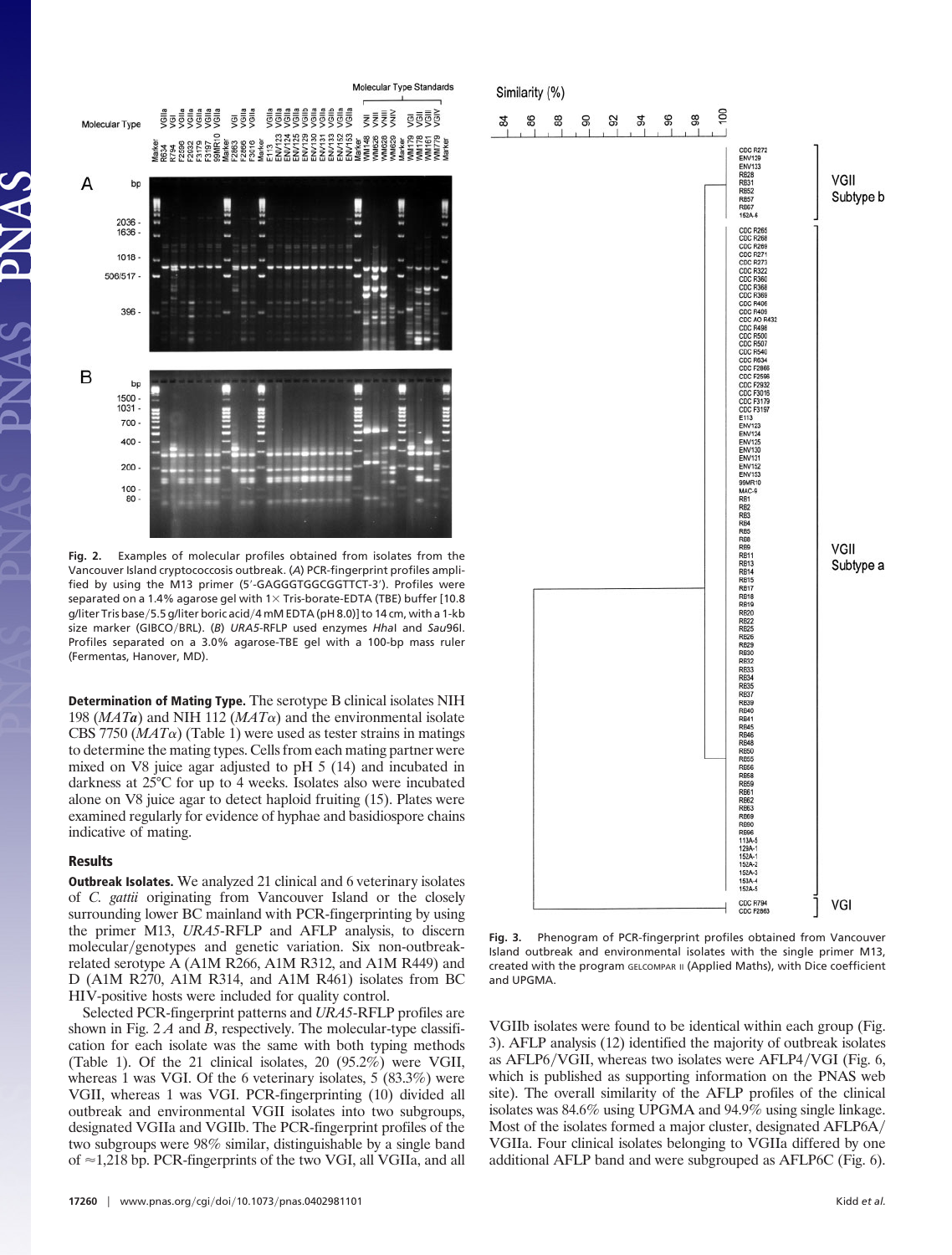

One clinical isolate belonged to the AFLP6B/VGIIb subgroup, differing by the presence of three additional bands and the absence of one band in the AFLP patterns (Figs. 4 and 6). PCR-fingerprint data are consistent with the AFLP data, but the latter method discerned more polymorphisms between the clinical isolates (Fig. 6).

**Environmental Isolates.** Of the 732 environmental samples taken until June 2002 across 16 different sites in BC, 58 *C. gattii* isolates were obtained from 25 trees in two different locations on Vancouver Island. These included 57 isolates from 24 trees at Rathtrevor Beach Provincial Park (RBPP), located in Parksville, and 1 isolate from MacMillan Park, located in Cathedral Grove,  $\approx$ 31 km west of Parksville. Both parks are located in the CDF of Vancouver Island. *C. gattii* was isolated from the following five native tree species: alder  $(n = 5)$ , cedar  $(n = 1)$ , Douglas fir  $(n = 16)$ , grand fir  $(n = 16)$ 1), and Garry oak  $(n = 2)$ . There were no positive samples from eucalypts.

Three of the 11 air samples taken were positive, yielding a total of eight isolates, recovered from stage 1 (129A-1), stage 5 (113A-5), and all six stages (152A-1 to 152A-6) of the air sampler. The 11 air samplings yielded a range of 0–1,081 cryptococcal colony-forming units (cfu) per  $m<sup>3</sup>$ , with a geometric mean of 7 cfu/ $m<sup>3</sup>$  air and a geometric SD of 10.72. The positive air samples were obtained near trees that had *C. gattii* positive swabs.

We analyzed 87 samples of soil and tree debris, with only one soil sample being positive for *C. gattii* (115 cfu/g soil).

All 67 isolates belonged to molecular type VGII/AFLP6 as determined by PCR-fingerprinting and *URA5*-RFLP and AFLP analysis, with 59 belonging to the subtype VGIIa/AFLP6A and 8 to VGIIb/AFLP6B (Figs. 3 and 6). Some polymorphisms were apparent among the AFLP banding patterns from the environmental isolates (Fig. 6).

**Genetic Variation.** There was no genetic variation observed between the two isolates of VGI/AFLP4, which were obtained from a human female (A1M R794) and a wild Dall's porpoise (A1M F2863). There were two subtypes observed, designated VGIIa/ AFLP6A  $(n = 83; 90.2\%)$  and VGIIb/AFLP6B  $(n = 9; 9.8\%)$ , differing by one band in their PCR-fingerprint profiles and four bands in the AFLP patterns (see above). One of the strains belonging to the VGIIb subtype was isolated from a clinical source (A1M R272), whereas the remaining eight isolates were environmental sources (ENV129, ENV133, RB28, RB31, RB52, RB57, RB67, and 152A-6), including one from an air sample (152A-6). In addition, two clinical (A1M F2932 and A1M F3179) and two veterinary (A1M F2866 and A1M F2596) VGIIa isolates possessed an additional AFLP band (Fig. 6, arrowhead) and formed a subgroup, AFLP6C.

**Fig. 4.** Clustering of AFLP patterns of isolates from a single Douglas fir tree (no. 152) by using UPGMA and band matching. Both AFLP genotypes, AFLP6A (11 isolates) and AFLP6B (1 isolate), occurred on this tree.

Of the eight isolates from air samples, six were obtained from a single collection beneath alder tree no. 152, one from each of the six stages of the air sampling head; isolates from the first five stages were VGIIa (152A-1, 152A-2, 152A-3, 152A-4, and 152A-5), whereas the isolate from the sixth stage was VGIIb (152A-6). AFLP analysis revealed three subclusters for those isolates: ENV152 and 152A-5 (95.2% similarity using UPGMA, ALFP6A/VGIIa), isolates 152A-1 to 152A-4 showing 99.0% similarity using UPGMA  $(AFLP6A/VGIIa)$ , and isolate 152A-6 belonging to AFLP  $6B/A$ VGIIb (Figs. 4 and 6). Analysis of the isolates from tree no. 152 clearly demonstrate that this tree was colonized by isolates of two molecular types, VGIIa/AFLP6A and VGIIb/AFLP6B.

The eight environmental VGIIb/AFLP6B isolates were obtained from eight different tree environs in RBPP, the same park from which the VGIIa/AFLP6A isolates were obtained. Six were obtained from swabs of Douglas fir trees nos. 126, 129, 130, 133, 193, and 196, one from grand fir tree no. 169, and one by air sampling close to alder tree no. 152. In the case of two Douglas fir trees, replicate samples from the same hollow yielded VGIIb/AFLP6B isolates (tree no. 126, RB57; tree no. 130, RB67) as well as VGIIa/AFLP6A isolates (tree no. 126, RB58; tree no. 130, RB69). The only available isolate (MAC-9) in the study obtained outside of RBPP was isolated from a cedar tree in MacMillan Park, in Cathedral Grove, Vancouver Island, and was identified as VGIIa/ AFLP6A.

To determine the degree of similarity between the outbreak isolates and globally isolated *C. gattii* strains, we compared selected outbreak strains and other VGI and VGII strains randomly chosen from a PCR-fingerprinting database of  $\approx 1,000$  cryptococcal strains (S.E.K. and W.M., unpublished data) (Fig. 5). PCR-fingerprint profiles of the two VGII subtypes characteristic for the outbreak isolates have a high similarity of 97.5 or 95.1% with the Australian VGII isolates WM1008, or Ram2, Ram5, and ARN1, respectively. The similarity to the VGII isolates CBS 7750 and ATCC 32609 from the U.S. was 89.0%. PCR-fingerprints from the two VGI outbreak isolates were found to be identical to that of the Australian VGI strain WM179 and highly similar to the Australian VGI isolate CBS 7748 and the Papua New Guinea isolate WM830 (97.0%). However, because there has been no identification of VGI from environmental sources on Vancouver Island, the possibility remains that these infections may have been acquired in a different location.

**Mating Type.** Mating studies revealed that 83 of 92 (90%) isolates were able to mate. The ability to mate was independent of the clinical or environmental source of the isolates, because 23 of 26 (88%) outbreak and 60 of 66 (91%) of the environmental isolates were mating-competent (Table 1). All mating-competent strains had the *MAT*<sup> $\alpha$ </sup> mating type, because they mated with the *MAT*<sup>*a*</sup> tester strain (NIH 198) but not with either of the two  $MAT\alpha$  tester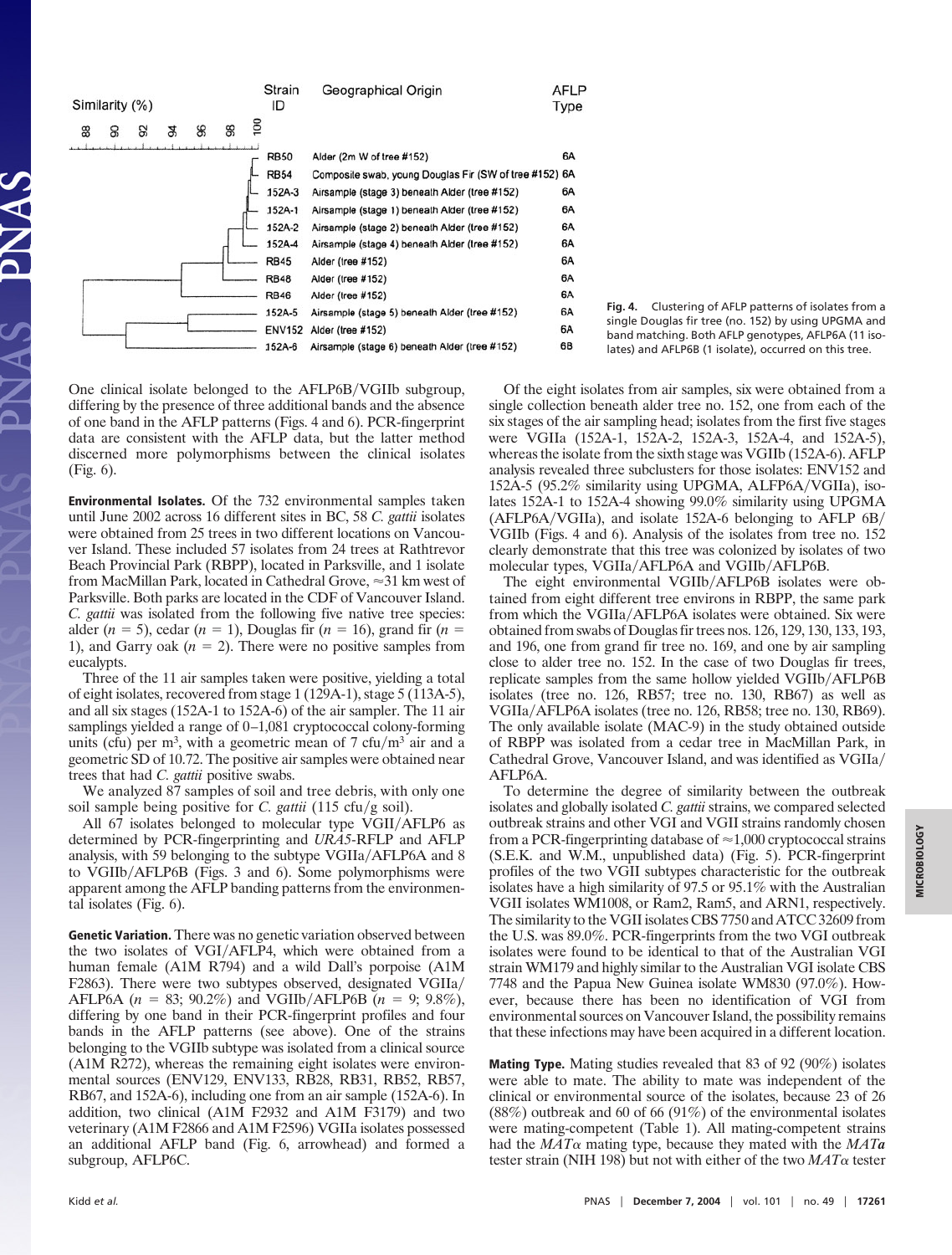Similarity (%)



**Fig. 5.** Comparison of PCR-fingerprint similarity between selected outbreak isolates and previously studied global VGI and VGII isolates. PCR-fingerprints were generated by using the M13 primer and analyzed with GELCOMPAR II software (Applied Maths) by using Dice coefficient and UPGMA.

strains (NIH 112 and CBS 7750). Self-fertility of the isolates was ruled out, because all isolates grew vegetatively when incubated alone on V8 juice agar. Nine isolates failed to mate with the tester strains. An association between mating-competency and molecular subtype was observed. Among the isolates that did not mate, only one belonged to VGIIa (A1M F2866, from a porpoise), seven belonged to VGIIb [one clinical (A1M R272) and six environmental (ENV133, RB31, RB52, RB57, RB67, and 152A-6)], and one belonged to VGI (A1M R794, a human isolate). Thus, seven of the nine VGIIb isolates (78%) and one of the two VGI isolates (50%) were not mating-competent.

## **Discussion**

Until the recent emergence of cryptococcal infection on Vancouver Island, *C. gattii* had been considered to be restricted to areas with tropical and subtropical climates (2). The identification of largescale colonization of *C. gattii* in the environment occurring in a temperate climate zone indicates a striking change in the distribution of this species. Furthermore, the identification of the *C. gattii* genotype VGII/AFLP6 as the causative organism is of great significance. It represents the largest environmental reservoir of this genotype reported to date. Previously, environmental VGII/ AFLP6 isolations have been sporadic, with sources including *Eucalyptus camaldulensis* bark debris in California (12, 16), eucalypt species in Australia (3), a variety of tree species in Brazil (11, 17, 18), a wasp nest in Uruguay (12, 19), and a single isolate from insect frass associated with *Eucalyptus tereticornis* in Western Sydney, Australia (13). Isolates belonging to the VGII/AFLP6 genotype have been documented from clinical and veterinary sources, including Aborigines from Arnhemland in the Northern Territory of Australia (3, 20), a sick goat in Aruba (12), and clinical isolates from Brazil (17). This genotype had never been reported previously from clinical or environmental sources in Canada. However, a single isolate (ATCC 32609, also known as CBS6956 or NIH444) cultured from sputum of a patient in Seattle, circa 1971, was retrospectively found to belong to VGII/AFLP6 (12), indicating that this genotype may have been present in the area for  $>$ 30 years rather than being a recent introduction. This finding also may suggest that a more sufficient generation of infectious propagules has occurred because of a recent unknown event, resulting in a widespread airborne proliferation of these propagules into the environment and a corresponding increase in the prevalence of *C. gattii* infections on Vancouver Island.

Reports of cryptococcosis and cryptococcal isolation within Canada are sparse. A study of cryptococcosis in Canada did not examine the variety and serotype of the causative agents, but at least 23% of the patients were HIV positive (21). The same study found that the provinces of Quebec, Ontario, and Alberta have the highest incidence of diagnosed cryptococcal infection (21). A single-case study of canine cryptococcosis, probably originating from Vancouver Island, also did not examine the variety or serotype of the causative organism (22). In addition, *C. neoformans* was inadvertently isolated from a patient in Montréal, Quebec, during a routine sampling of dermatophytes between 1963 and 1973, but this isolate was not investigated further (23). A 1984 global epidemiology study of *C. neoformans* (2) found that only 7.7% of 78 isolates from Canada belonged to *C. gattii* (one was serotype C; the remainder were serotype B); the majority, 79.5%, were *C. neoformans* var. *grubii* (serotype A), 6.4% were *C. neoformans* var. *neoformans* (serotype D), and 6.4% belonged to the hybrid serotype AD. These serotype frequencies were very similar to those among U.S. isolates, with the exception of Southern California, where a relatively high occurrence of *C. gattii* serotype B isolates was observed (2).

At the time that the environmental samples were obtained, the concentration of *C. gattii* appeared to be highest in RBPP, with several trees yielding positive swabs with replicate samplings and repeated sampling at different time points. Tree no. 113 in particular appeared to be associated with a high concentration of cryptococcal propagules. *C. gattii* isolates were consistently obtained from replicate and retest swabs taken over a 4-month period (April-June 2002); one isolate was obtained from soil collected from the base of the tree, and another isolate was obtained from stage 5 of an air sample taken beneath the canopy of the tree. Another positive air sample, taken from beneath the canopy of tree no. 152, yielded cryptococcal isolates from each of the six stages of the air-sampling head. This result indicates not only a high concentration of airborne cryptococcal particles in that area but that the size of the propagule was sufficiently small  $(<1.1 \mu m)$  to reach the deepest levels of the air sampler and, potentially, the deeper areas of the human lung. Although it is clear that RBPP and MacMillan Park, the sources of the environmental isolates in this study, are a reservoir of potentially infectious cryptococcal isolates, it is not conclusive whether these parks were the specific source of individual infections, because subsequent sampling in different areas of Vancouver Island and BC has yielded additional isolates.‡‡ However, it is known that 46% of all patients had a history of visiting RBPP within 12 months before their diagnosis.

<sup>‡‡</sup>Bartlett, K. H., Fyfe, M. W. & MacDougall, L. A. (2003) *Am. J. Respir. Crit. Care Med.* **167,** A499 (abstr.).